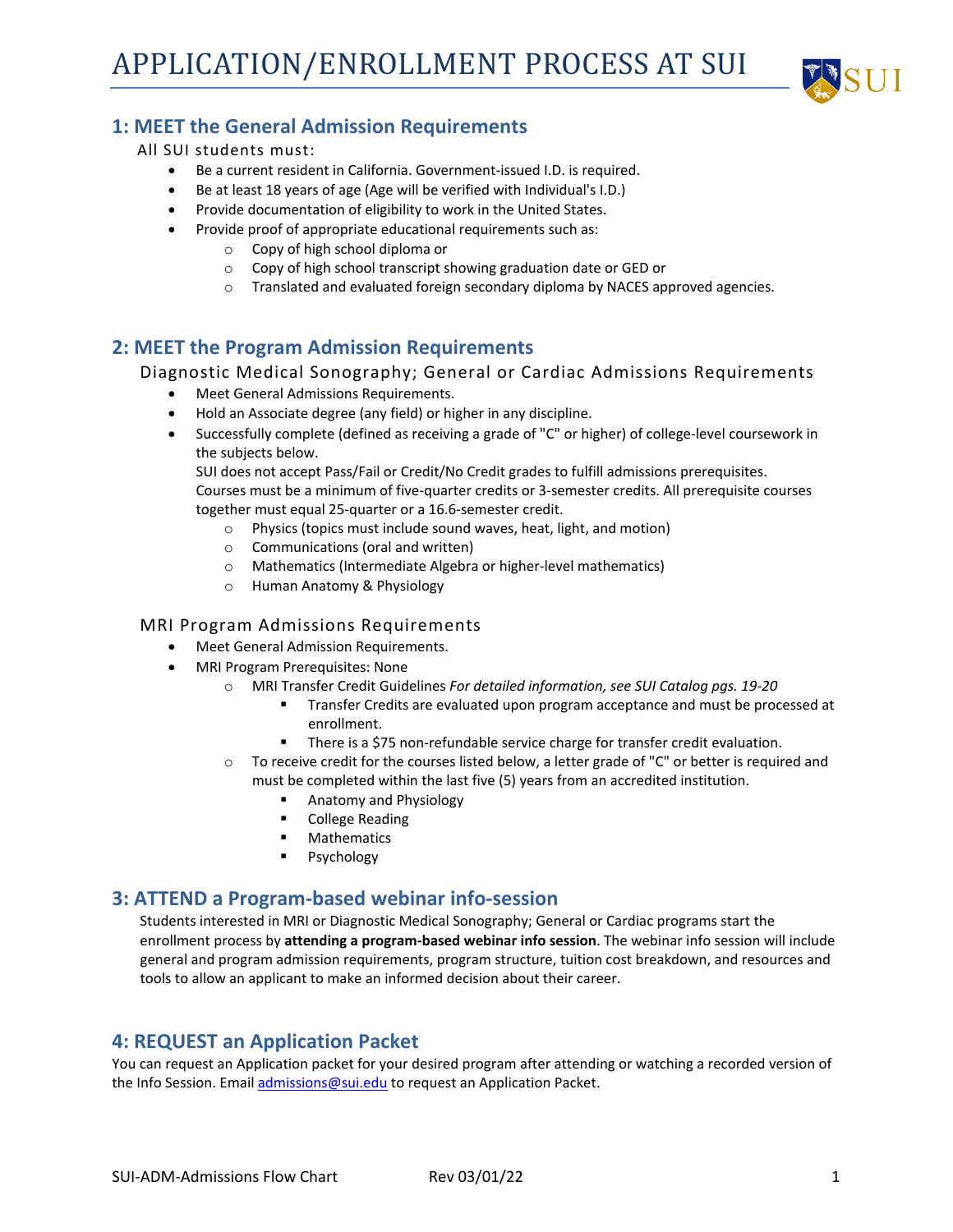

## **5: SIGN Initial Documents**

Upon request of the Application Packet, you will *sign* initial documents; School Performance Fact Sheet, Physical Demand Form, Distance Education Survey, submit an ID/DL card copy, *complete* the online application, and *pay* the application fee.

### **6: TAKE Wonderlic Entrance Exam**

- An invitation to the Wonderlic Entrance Exam is sent upon receipt of the Initial Documents, Online Application, and Application Fee Payment.
- The applicant will get 2 attempts to successfully pass the online Wonderlic Scholastic Level Exam with a score of 20+. The exam is proctored online, 8 minutes long, and has 30 multiple choices and fill-in questions in English grammar and Mathematics.

# **7. SUBMIT Documents**

Applicants may start to submit the following documents electronically t[o admissions@sui.edu](mailto:admissions@sui.edu) only after successfully passing the Wonderlic Exam

- Resume
- Statement of Intent-*see guidelines [here.](https://f2.leadsquaredcdn.com/t/sui/content/common/documents/Statement%20of%20Intent-2022.pdf)*
- Reference Letters -2 *save and submit as one document*.
- High School Diploma or H.S. Official Transcripts or GED
- A copy of Degree(s) if available
- Official transcripts-electronic transcripts preferred and to be sent to [transcripts@sui.edu](mailto:transcripts@sui.edu)

NOTE: All documents must be saved in PDF format, as individual documents, and submitted in one email (File save Example: Recom. Letters-Last Name). No Zip folder or linked google drives.

### **8. GROUP INTERVIEW**

After submitting your documents, your application will be reviewed to determine if you will be invited to participate in the group interview.

Background Checks and Individual Financial Aid Estimates will be scheduled before the Group Interview. *Please note, should you have any DUI or misdemeanor on your records, you must contact ARRT or ARDMS ethics department to get clearance that you are eligible to sit for the registry examination.* 

# **9. SELECTION PROCESS**

Application status will be shared via email based on the program application window timeline. The final admissions decision is determined by the following:

- Post-Secondary Education
- Healthcare Background
- Wonderlic score
- Resume
- Statement of Intent
- Group Interview
- Admission Evaluation

#### **10. ENROLL**

Students that get accepted to the program should be prepared to submit physical examination, immunization/vaccination records, sign enrollment documents financial contracts, attend the New Student Orientation.